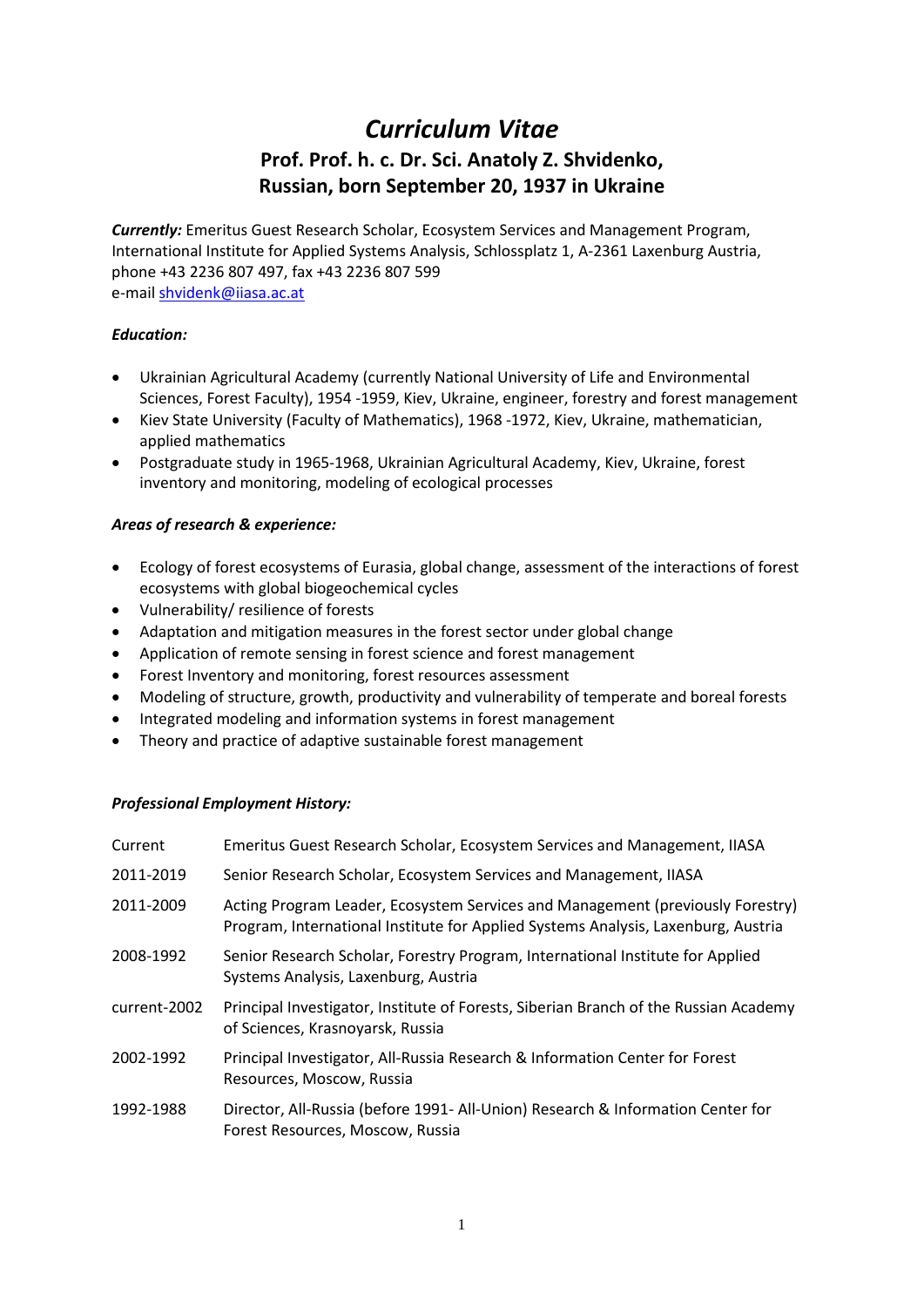| 1988-1981 | Head of Department, Forest Inventory, Monitoring & Planning Department, Leader,<br>Problem Laboratory on Advanced Forest Research, Ukrainian Agricultural University,<br>Kiev, Ukraine                                 |
|-----------|------------------------------------------------------------------------------------------------------------------------------------------------------------------------------------------------------------------------|
| 1981-1968 | Deputy Head, Forest Inventory, Monitoring & Planning Department, Professor,<br>Associate Professor, Assistant Professor, Forest Inventory & Monitoring Department,<br>Ukrainian Agricultural University, Kiev, Ukraine |
| 1968-1965 | Postgraduate Student, Ukrainian National Agricultural University,<br>Forest Inventory & Monitoring Department, Kiev, Ukraine                                                                                           |
| 1965-1963 | Main Forest Manager, Dolinsk State Forest Enterprise, Sakhalin region, Russia                                                                                                                                          |
| 1963-1961 | Research Scholar, Sakhalin Forest Experimental Station, Sakhalin region, Russia                                                                                                                                        |
| 1961-1959 | Forest Inventory Field Engineer, Far Eastern Forest Inventory & Planning Enterprise,<br>Khabarovsk, Russia                                                                                                             |
| 1959-1954 | Student, Ukrainian National Agrarian University, Forest Faculty                                                                                                                                                        |

## *Participation in international scientific institutions (selected)*

- Member of the Scientific Council of the World Commission on Forestry and Sustainable Development (1994-2000)
- Vice President of the International Boreal Forest Research Association from 1998 to 2006
- Member of the Terrestrial Carbon Panel of FAO, WMO in 1999-2004
- Coordinated Lead Author of the  $3^{rd}$  Millennium Ecosystem Assessment (Chapter 21 Forests and Woodlands), 2002-2005
- Lead Author of the  $2^{nd}$ ,  $3^{rd}$  and  $4^{th}$  IPCC Assessment

#### *Most important scientific conferences*

- Member of Steering Committees and speaker at 17 (of 18) Conferences of the International Boreal Forest Research Association in 1992-2018
- Organizer of Sessions and Speaker at World Forestry Congresses and IUFRO Forestry Congresses (the last – Buenos-Aires, Argentina-2009; Seoul, Korea-2010; Salt-Lake City, USA-2014); Durban, South Africa-2015; Freiburg, Germany-2017; Curitiba, Brazil-2019.

#### *Scientific titles, membership and awards (selected):*

- Academician of the Ukrainian Forestry Academy since 2007
- Academician of the International Eurasian Academy of Sciences since 2015
- Recognized among the network of scientists who shared in the 2007 Nobel Peace Prize awarded to the IPCC
- Awarded UN Diploma for scientific and technological achievements in environment protection (Zayed International Prize for the Environment)
- Awarded Gold Medal of the International Academy of Informatization as a Laureate of the International Competition "Elite of Informatiologists of the World" (2012)
- Member of Editorial Boards of 2 International (*Mitigation and Adaptation Strategy for Climate Change* and *Eurasian Journal of Forest Research*) and 2 Russian academic journals (*Forest Science*, Moscow, and *Siberian Journal of Forest Science*, Krasnoyarsk)
- Member of the Systems Analysis Committee of the Russian Academy of Sciences (since 2011)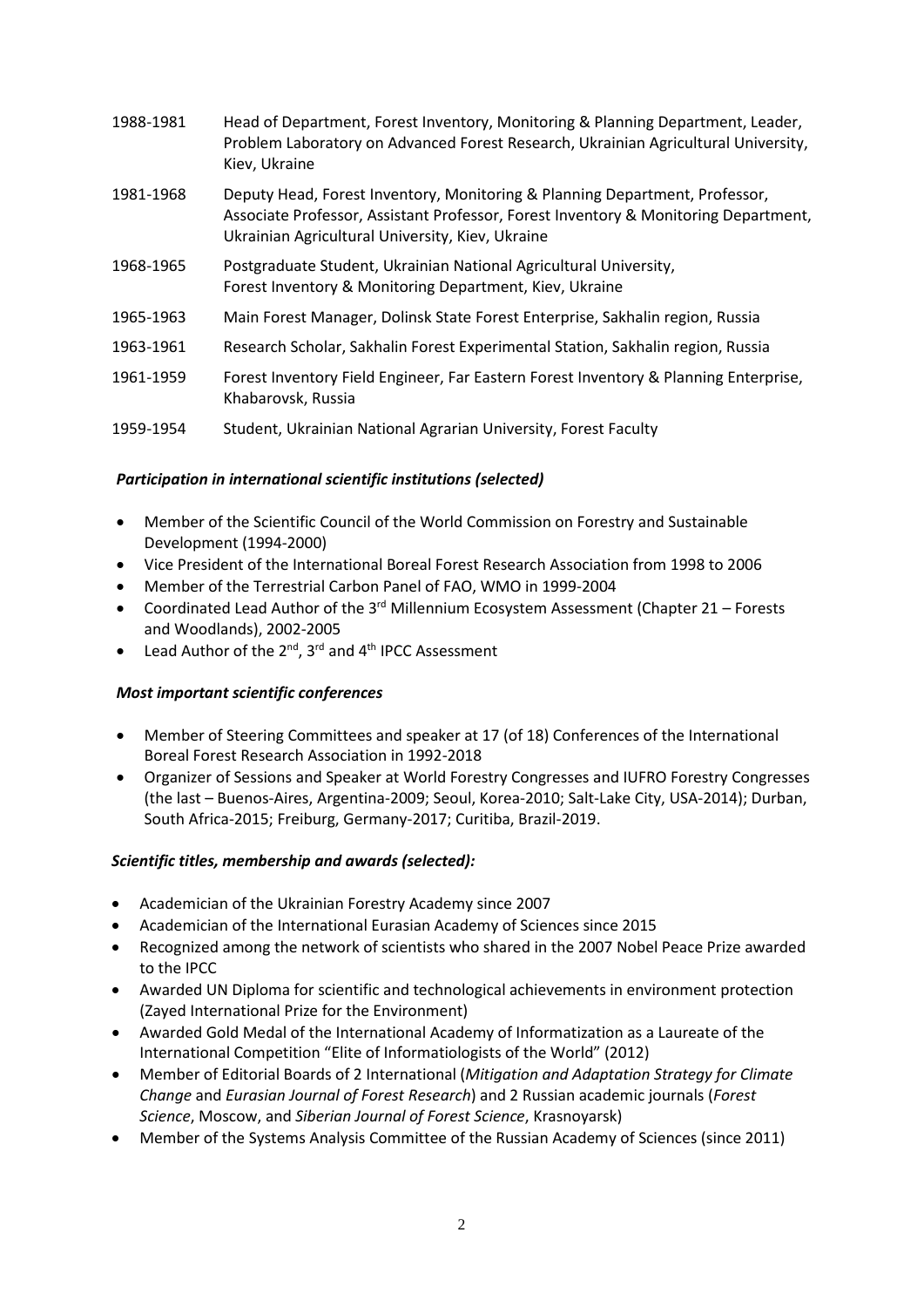#### *Publications and review activities:*

Author and co-author of over 500 articles, working papers, book chapters and other publications (including publications in *Ambio, Science, Nature, Global Change Biology, Climate Change, Tellus, Journal of Geophysical Research, Geophysical Research Letters, Journal of Vegetation Science, Remote Sensing of Environment, Water, Air and Soil Pollution, Lesovedenie (Forest Science, Moscow), Pochvovedenie (Soil Science, Moscow), Siberian Journal of Forest Science (Krasnoyark, Russia), Proceedings of the Russian Academy of Sciences (Doklady Earth Sciences), Biomass and Bioenergy, Unasylva, World Resources Review, Environmental Science &Policy, Siberian Ecological Journal, Russian Journal of Ecology, Canadian Journal of Remote Sensing*, *Ecological Modelling*, etc.) and 20 books and brochures.

Reviewer (2-5 reviews per year) for *Nature, Global Change Biology*, *Forest Ecology and Management, Lesovedenie* and others.

## *Selected publications for 2015-2020*

## **2015**

Barredo JI, Bastrup-Birk A, Teller A, Onaindia M, de Manuel BF, Madariaga I, Rodríguez-Loinaz G, Pinho P, et al. (2015). Mapping and Assessment of forest Ecosystem and Their Services. Applications and guidance for decision making in the framework of MAES. Ispra, Italy: Joint Research Centre, The European Commission. ISBN 978-92-79-55331-8

Gauthier S, Bernier P, Kuuluvainen T, Shvidenko AZ, & Schepaschenko DG (2015). Boreal forest health and global change. Science 349 (6250): 819-822. DOI:10.1126/science.aaa9092.

Korzukhin M.D., Zamolodchikov D.G., Insarov G.E., Kraev G.N., Minin A.A., Pchelkin A.V., Sirin A.A., Titkina S.N., Shvidenko A.Z., Shiyatov S.G., Shchepashchenko D.G. (2014) Terrestrial ecosystems. Chapter 4.4. In: *Second ROSHYDROMET Assessment Report on Climate Change and its Consequences in Russian Federation*. Moscow: Federal Service for Hydrometeorology and Environmental Monitoring (ROSHYDROMET). Pp. 459-507. [In Russian] Available at [http://downloads.igce.ru/publications/OD\\_2\\_2014/v2014/htm/](http://downloads.igce.ru/publications/OD_2_2014/v2014/htm/)

Kraxner F., Fuss S., Krey V., Best D., Leduc S., Kindermann G., Yamagata Y., Schepaschenko D., Shvidenko A., Aoki K., Yan J. The role of bioenergy with carbon capture and storage (BECCS) for climate policy. V. 3. P. 1466-1483. In: Yan J (Ed) 2015, The Handbook of Clean Energy Systems. John Wiley & Sons, Ltd. ISBN: 978-118-38858-7.

Kryazhimskiy A, Rovenskaya E, Shvidenko A, Gusti M, Shchepashchenko D, & Veshchinskaya V (2015). Towards harmonizing competing models: Russian forests' net primary production case study. Technological Forecasting and Social Change 98: 245-254. DOI:10.1016/j.techfore.2015.06.003.

Kryazhimskiy A, Rovenskaya E, Veshchinskaya V, Gusti M, Shchepashchenko D, & Shvidenko A (2015). Towards harmonizing competing models: Russian forests' net primary production case study. IIASA Interim Report. IIASA, Laxenburg, Austria: IR-15-003

Lesiv M, Shvidenko A, Schepaschenko D, See L, & Fritz S (2015). Forest map and its uncertainty as an important input for carbon sink estimation for Poland and Ukraine. In: Proceedings, 4th International Workshop on Uncertainty in Atmospheric Emissions, 7-9 October 2015, Krakow, Poland. pp. 9-15 Warsaw, Poland: Systems Research Institute, Polish Academy of Sciences. ISBN 83-894-7557-X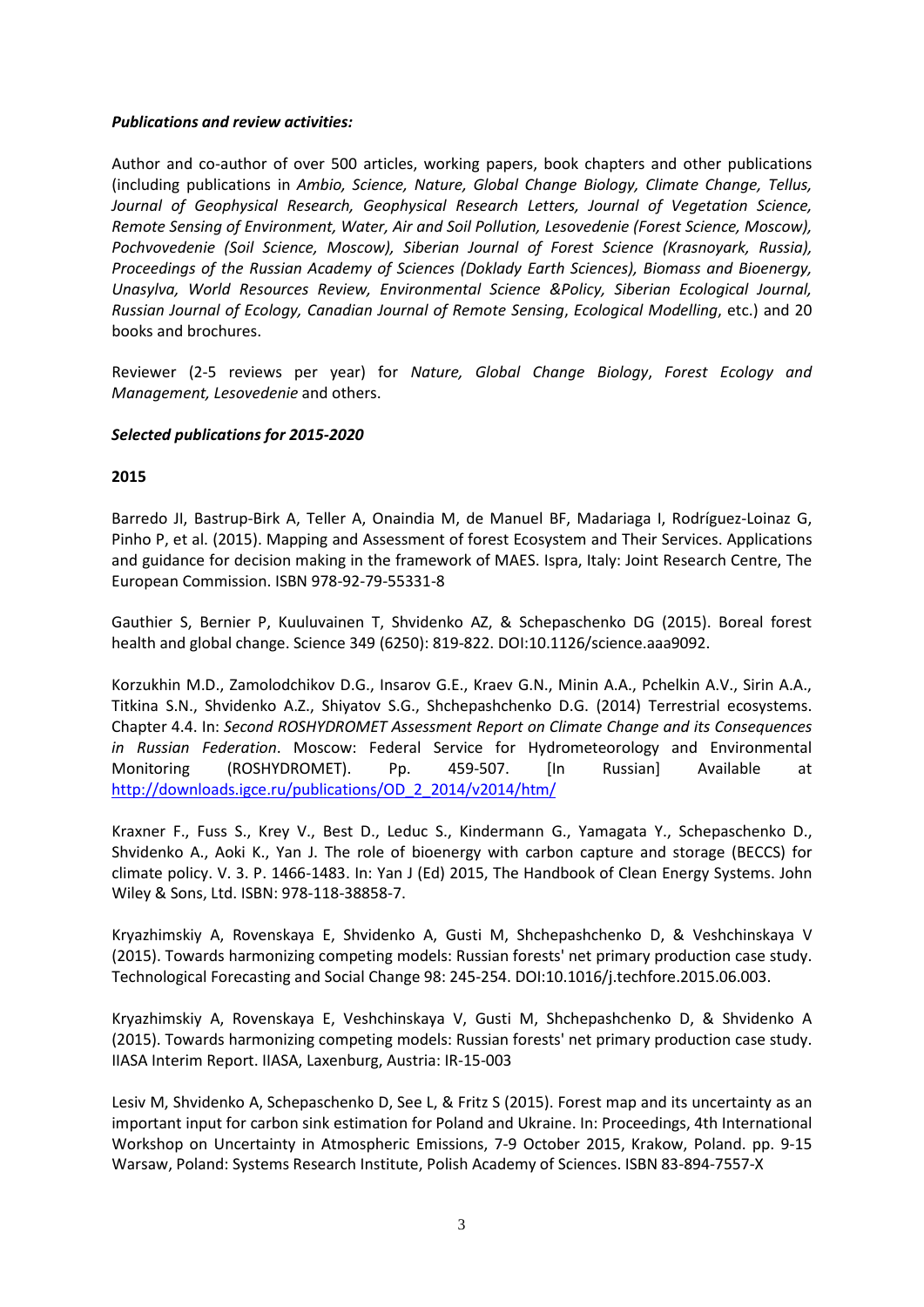Mukhortova L, Schepaschenko D, Shvidenko A, McCallum I, & Kraxner F (2015). Soil contribution to carbon budget of Russian forests. Agricultural and Forest Meteorology 200: 97-108. DOI:10.1016/j.agrformet.2014.09.017.

Romanovskaya A.A., Anisimov O.A., Kurganova I.N., Komarov A.S., Mukhortova L.V., Pozdnyakov L.A., Romanenkov V.A., Sirin A.A., Stepanov A.L., Khabarov N.V., Shvidenko A.Z., Shchepashchenko D.G. (2014) Carbon balance of soil: consequences of climate change. Chapter 4.5. In: *Second ROSHYDROMET Assessment Report on Climate Change and its Consequences in Russian Federation*. Moscow: Federal Service for Hydrometeorology and Environmental Monitoring (ROSHYDROMET). Pp. 507-550.[In Russian]Available at [http://downloads.igce.ru/publications/OD\\_2\\_2014/v2014/htm/](http://downloads.igce.ru/publications/OD_2_2014/v2014/htm/)

Santoro M, Beaudoin A, Beer C, Cartus O, Fransson JES, Hall RJ, Schmullius C, Schepaschenko D, Thurner, M. and Wegmüller, U. (2015). Forest growing stock volume of the northern hemisphere: Spatially explicit estimates for 2010 derived from Envisat ASAR. Remote Sensing of Environment 168: 316-334. DOI:10.1016/j.rse.2015.07.005.

Schaphoff S., Reyer C.P.O., Schepaschenko D., Certen D., Shvidenko A. 2015. Tamm Review: Observed and projected climate change impacts on Russia's forests and its carbon balance. Forest Ecology and Management, 361, 432-444[. http://dx.doi.org/10.1016/j.foreco.2015.11.043](http://dx.doi.org/10.1016/j.foreco.2015.11.043)

Schepaschenko D., Kraxner F., See L., Fuss S., McCallum I., Fritz S., Perger C., Shvidenko A., Kindermann G., Frank S., Tum M., Schmid E., Balkovic J., Günther K. Global biomass information: from data generation to application. In: Jinyue Yan (Ed.) In: Handbook of Clean Energy Systems. Eds. Yan, Jinyue, Chichester: Wiley. 2015. Vol. 1. P. 11-33. ISBN 978111899197810.1002/9781118991978.

Schepaschenko D, Shvidenko AZ, Lesiv M, Ontikov PV, Shchepashchenko MV, & Kraxner F (2015). Estimation of forest area and its dynamics in Russia based on synthesis of remote sensing products. Contemporary Problems of Ecology 8 (7): 811-817. DOI:10.1134/S1995425515070136.

Schepaschenko D, See L, Lesiv M, McCallum I, Fritz S, Salk C, Perger C, Shvidenko A, Kovalevskyi S., Gilitukha D., Albrecht F., Kraxner F., BunA., Maksyutov S., Sokolov A., Dürauer M., Obersteiner M., Karminov V., Ontikov P. (2015). Development of a global hybrid forest mask through the synergy of remote sensing, crowdsourcing and FAO statistics. Remote Sensing of Environment 162: 208-220. DOI:10.1016/j.rse.2015.02.011.

Schreier SF, Richter A, Schepaschenko D, Shvidenko A, Hilboll A, & Burrows JP (2015). Differences in satellite-derived NOx emission factors between Eurasian and North American boreal forest fires. Atmospheric Environment 121: 55-65. DOI:10.1016/j.atmosenv.2014.08.071.

Shvidenko A, Schepaschenko D, Kraxner F, & Fritz S (2015). Full verified carbon account of forest ecosystems as a fuzzy system: An attempt to assess uncertainty. In: Proceedings, 4th International Workshop on Uncertainty in Atmospheric Emissions, 7-9 October 2015, Krakow, Poland. pp. 1-8 Warsaw, Poland: Systems Research Institute, Polish Academy of Sciences. ISBN 83-894-7557-X

Zhu D, Peng SS, Ciais P, Viovy N, Druel A, Kageyama M, Krinner G, Peylin P, Ottle C., Piao S.L. Poulter B., Schepaschenko D., Shvidenko A. (2015). Improving the dynamics of Northern Hemisphere highlatitude vegetation in the ORCHIDEE ecosystem model. Geoscientific Model Development 8: 2263- 2283. DOI:10.5194/gmd-8-2263-2015.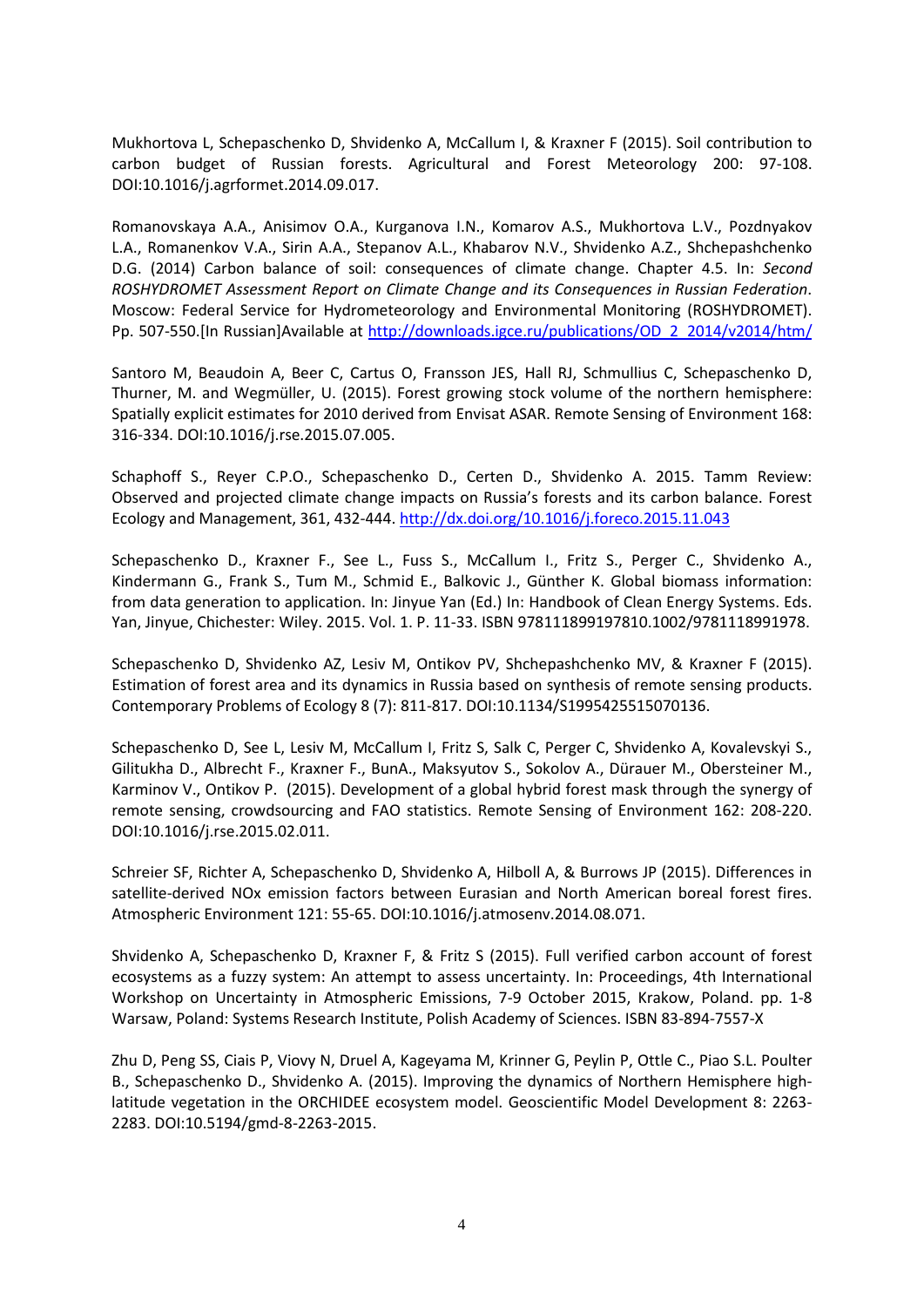## **2016**

Abbott, B., Jones, J., Schuur, E.,Chapin III, F. S., Shvidenko, A., Sky, J., Spencer, R., Starr, G., Striegl, R., Teisserenc, R., Tranvik, L., Virtanen, T., Welker, J. 2016. Biomass offsets little or none of permafrost carbon release from soils, streams, and wildfire: an expert assessment. Environment Research Letters, 11 (3): e034014 (2016), doi:10/1088/1748-9326/11/3/034014

Barredo J.I., Bastrup-Birk A., Teller A., Onaindia M., de Manuel D.F., Madariaga J., Rodríguez-Loinaz D., Pinho P., Nunes N., Ramos A., Batista M., Mimo S., Cordovil C., Branquinho C., Grêt-Regamey A., Bebi P., Brunner S.H., Weibel B., Kopperoinen L., Itkonen P., Viinikka A., Chirici G., Bottalico F., Pesola L., Vizzarri M., Garfì V., Antonello L., Barbati A., Corona P., Cullotta S., Giannico V., Lafortezza R., Lombardi F., Marchetti M., Nocentini S., Riccioli F., Travaglini D., Sallustio L., Rosário I., von Essen M., Nicholas K.A., Máguas C., Rebelo R., Santos-Reis M., Santos-Martín F., Zorrilla-Miras P., Montes C., Benayas J., Martín-López B., Snäll T., Berglund H., Bengtsson J., Moen J., Busetto L., San-Miguel-Ayanz J., Thurner M., Beer C., Santoro M., Carvalhais N., Wutzler T., Schepaschenko D., Shvidenko A., Kompter E., Ahrens B., Levick S.R., Schmullius C.(2015): Mapping and assessment of forest ecosystems and their services – Applications and guidance for decision making in the framework of MAES. EUR 27751 EN; doi:10.2788/720519.

Lappalainen H.K., Kerminen V.-M., Petäjä T., Kurten T., Baklanov A., Shvidenko A. et al. 2016. Pan-Eurasian Experiment (PEEX): towards a holistic understanding of the feedbacks and interactions in the land-atmosphere-ocean-society continuum in the northern Eurasian region. Atmospheric Chemistry and Physics Discussions 16: 14421-14461. DOI:10.5194/acp-2016-186.

Lesiv M., Molchanova E., Schepaschenko D., See L., Shvidenko A., Comber A., Fritz S. 2016. Comparison of data fusion methods using crowdsourced data in creating a hybrid forest cover map. Remote Sensing 8 (3): e261. DOI:10.3390/rs8030261.

Schaphoff S, Reyer CPO, Schepaschenko D, Gerten D, & Shvidenko A (2016). Tamm Review: Observed and projected climate change impacts on Russia's forests and its carbon balance. Forest Ecology and Management 361: 432-444. DOI:10.1016/j.foreco.2015.11.043.

Shvidenko A, Shchepashchenko D, Kraxner F, & Maksyutov S (2016). Carbon Budget and its Dynamics over Northern Eurasia Forest Ecosystems. In: European Geosciences Union (EGU) General Assembly 2016, 17–22 April 2016, Vienna, Austria.

Vinokurov E, Balás P, Emerson M, Havlik P, Pereboev V, Rovenskaya E, Stepanova A, Kofner J, et al. (2016). Challenges and Opportunities of Economic Integration within a Wider European and Eurasian Space. Synthesis Report. In: Challenges and Opportunities of Economic Integration within a Wider European and Eurasian Space, IIASA, Laxenburg.

#### **2017**

Groissman P., Shugart H., Kicklighter D., Henerbry G., Thebakova N., Maksytov S., …., Shvidenko A., Speranskaya N., Soja A., de Beurs K., Bulygina O., VcCarty J., Zhuang Q., Zolina O. 2017. Northern Eurasia Future Initiative (NEFI): facing the challenges and pathways of global change in the twentyfirst century. Progress in Earth and Planetary Science, 4:41, doi: 10.1186/s40645-017-0154-5.

Kim M., Lee W.-K., Choi G.-M., Song C., Lim C.-H., Moon J., Piao D., Kraxner F., Shvidenko A., Forsell N. 2017. Modeling stand-level mortality based on maximum stem number and seasonal temperature. Forest Ecology and Management, 386, 37-50. DOI:10.1016/j.foreco.2016.12.001.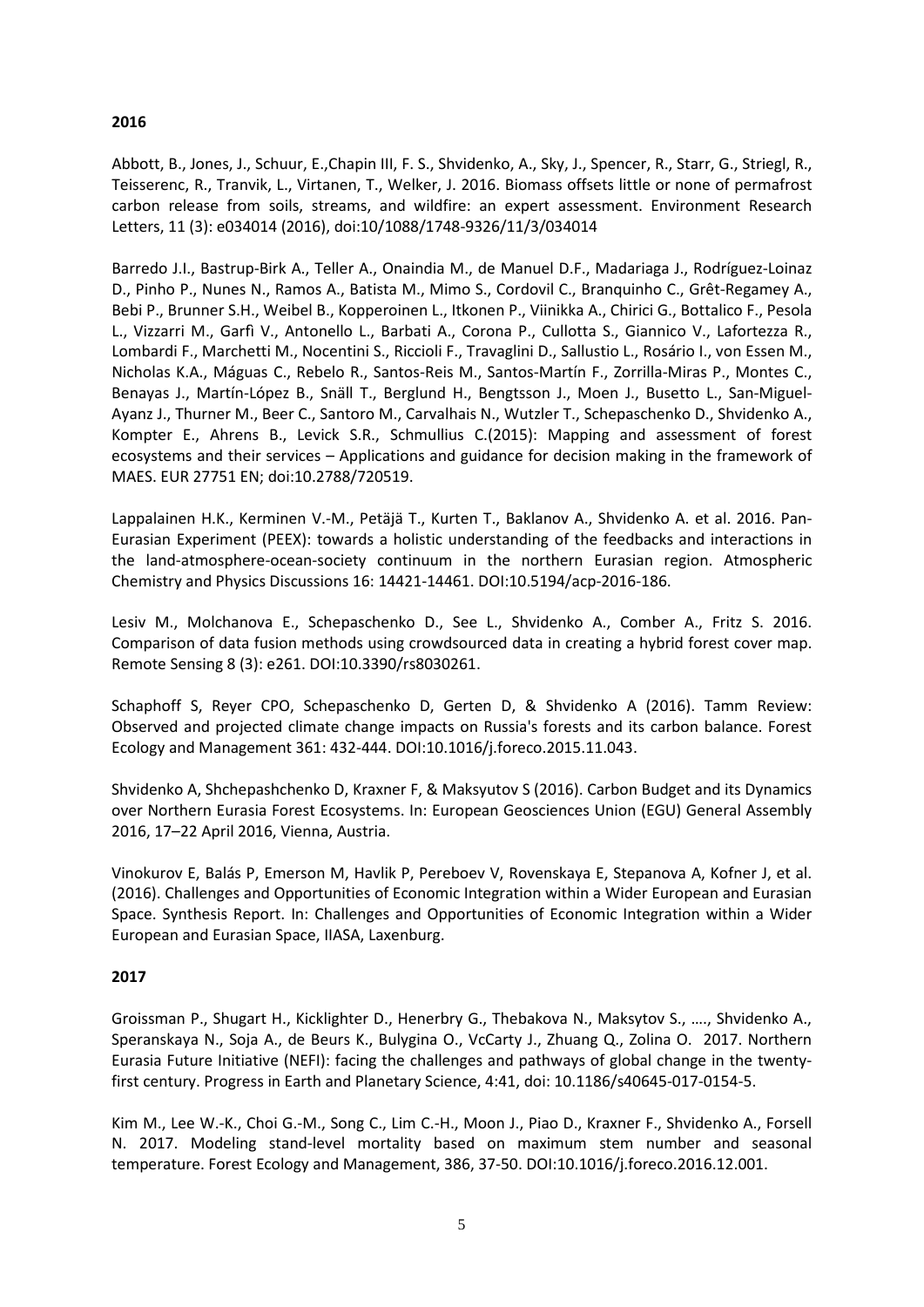Krakovska S., Buksha I., Shvidenko A. 2017. Climate change scenarios for assessment of vulnerability of forests in Ukraine. Proceedings of the International Conference "Air and water components of the environment", 17-19 March 2017, Cluj-Napoka, Romania, pp. 387-394. Available at <http://aerapa.conference.ubclu.ro/>

Kraxner F, Schepaschenko D, Fuss S, Lunnan A, Kindermann G, Aoki K, Dürauer M, Shvidenko A, See L. (2017). Mapping certified forests for sustainable management - A global tool for information improvement through participatory and collaborative mapping. Forest Policy and Economics 83: 10- 18. DOI:10.1016/j.forpol.2017.04.014.

Moon J., Lee W.K., Song C., Lee S.G., Heo S.B., Shvidenko A., Krxner F., Lamchin M., Lee E.J., Zhu Y., Kim D., Cui G. 2017. An introduction to the Mid-latitude ecotone. Siberian Journal of Forest Science (Sibirskij Lesnoi Zhurnal). No 6, 41-51, doi: 10/15572/SJFS20170603.

Onuchin AA, Shvidenko A, Schepaschenko D ORCID: https://orcid.org/0000-0002-7814-4990, & Kraxner F (2017). Transition to Sustainable Forest Management in Russia: theoretical and methodological backgrounds (In Russian). Siberian Journal of Forest Science 6: 3-25. DOI:10.15372/SJFS20170601.

Schepaschenko D.G., Shvidenko A.Z., Perger C., Dresel C., Fritz S., Lakida P.I., Mukhortova L.V., Usoltsev V.A., Bobkova K.S., Osipov A.F., Martynenko O.V., Karminov V.N., Ontikov P.V., Schepaschenko M.V., Kraxner F. Forest biomass observation: current state and prospective. *Sibirskij Lesnoj Zurnal (Sib. J. For. Sci.)*. 2017. N. 4: 3–11 (in Russian with English abstract). DOI: 10.15372/SJFS20170401

[http://sibjforsci.com/articles/schepaschenko-d-g-shvidenko-a-z-perger-c-dresel-c-fritz-s-lakyda-p-i](http://sibjforsci.com/articles/schepaschenko-d-g-shvidenko-a-z-perger-c-dresel-c-fritz-s-lakyda-p-i-mukhortova-l-v-usoltsev-v-a-bob/)[mukhortova-l-v-usoltsev-v-a-bob/](http://sibjforsci.com/articles/schepaschenko-d-g-shvidenko-a-z-perger-c-dresel-c-fritz-s-lakyda-p-i-mukhortova-l-v-usoltsev-v-a-bob/)

Schepascheno D., Shvidenko A., Usoltsev V., Lakyda P., Luo Y., Vasylyshyn R., Lakyda I., Myklush Y., See L., McCallum I., Fritz S., Kraxner S., Obersteiner M. 2017. A dataset of forest biomass structure for Eurasia. Nature Sci. Data, 4:170070, 11 pp. doi:10.1038/sdata.2017.70

Schepaschenko D, Shvidenko A, Usoltsev VA, Lakyda P, Luo Y, Vasylyshyn R, Lakyda I, Myklush Y, et al. (2017). Biomass plot data base. DOI:10.1594/PANGAEA.871465.

Shvidenko A., Buksha I., Krakovska C., Lakyda P. 2017. Vulnerability of Ukrainian forests to climate change. Sustainability, 9, 1152; doi:10.3390/su9071152, 35 pp.

Shvidenko A., Schepaschenko D., Kraxner F., Onuchin A.A. 2017. Transition to sustainable forest management in Russia: scientific and methodological prerequisites. Siberian Journal of Forest Science, 6, p. 1-27.

#### **2018**

Kraxner F., Leduc S., Fuss S., Schepaschenko D., Shvidenko A. 2018. Sustainable forest-based bioenergy in Eurasia. Sibirsky Lesnoj Zhurnal (Siberian Journal of Forest Science), No 1, 16-25.

Lesiv M., Shvidenko A., Schepaschenko D., See L., Fritz S. 2018. A spatial assessment of the forest carbon budget for Ukraine. Mitig Adapt Strateg Glob Change <https://doi.org/10.1007/s11027-018-9795-y> (published on-line 16.03.2018).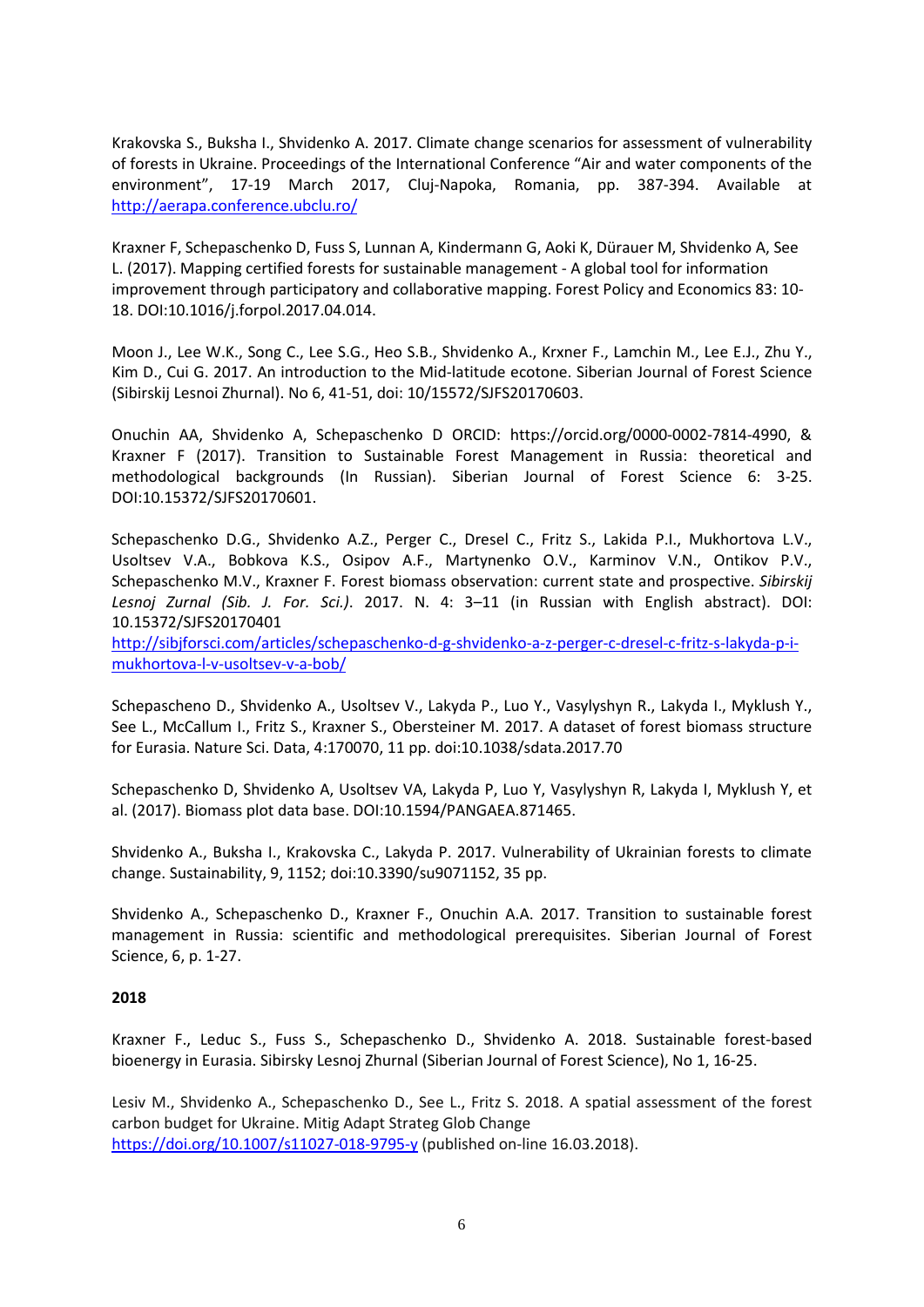Lesiv, M., Schepaschenko D., Moltchanova E., Bun R., Dürauer M., Prishchepov A., Schierhorn F., Estel S., Kuemmerle T., Alcántara C., Kussul N., Shchepashchenko M., Kutovaya O., Martynenko O., Karminov A., Shvidenko F., Havlik P., Kraxner F., See L., Fritz S. 2018. Spatial distribution of arable and abandoned land across former Soviet Union countries. Scientific Data 5:180056 doi: 10.1038/sdata.2018.56 (2018).

Schepaschenko D., Molchanova E., Shvidenko A., Blishchuk V., Dmitriev E., Martynenko O., See L., Kraxner F. 2018. Improved estimates of biomass expansion factors for Russian forests. Forests 9 (6): e312. DOI:10.3390/f9060312 (2018) 2

Kolchugina TP, Vinson TS, Gaston GG, Rozhkov VA, & Shvidenko A (2018). Carbon pools, fluxes, and sequestration potential in soils of the former Soviet Union. In: Soil Management and Greenhouse Effect. Eds. Kimble, J.M., Levine, E.R. & Stewart, B.A., pp. 25-40 CRC Press. ISBN 978-135141585- 910.1201/9780203739310.

Shvidenko A., Buksha I., Krakovska S. 2018. Vulnerability of Ukraine's Forests to Climate Change. IIASA, Ukrainian Research Institute of Forestry and Amelioration, and Ukrainian Hydrometheorological Institute of Ukrainian Academy of Sciences. Nika-Center, 187 pp. (in Ukrainian with extended English summaries). ISBN 978-966-521-719-0.

Lakyda P., Bilous A., Shvidenko A., Myroniuk V., Matsala M. Vasylyshyn R., Holiaka D., Lakyda I. 2018. Ecosystem Services of Ukrainian Forests: A Case-study for the Polissya Region. National University of Life and Environmental Sciences of Ukraine and International Institute for Applied Systems Analysis. Kyiv, 188 pp. ISBN 978-617-7630-62-2.

## **2019**

[Schepaschenko D](http://pure.iiasa.ac.at/view/iiasa/279.html) , Chave J, Phillips OL, Lewis SL, Davies SJ, Réjou-Méchain M, Sist P, Scipal K, et al. (2019). [The Forest Observation System, building a global reference dataset for remote sensing of](http://pure.iiasa.ac.at/id/eprint/16100/)  [forest biomass.](http://pure.iiasa.ac.at/id/eprint/16100/) *Scientific Data* 6 (1): e198. DOI[:10.1038/s41597-019-0196-1.](https://doi.org/10.1038/s41597-019-0196-1)

[Kim M,](http://pure.iiasa.ac.at/view/iiasa/156.html) [Kraxner F,](http://pure.iiasa.ac.at/view/iiasa/165.html) Son Y, Jeon SW, [Shvidenko A,](http://pure.iiasa.ac.at/view/iiasa/281.html) [Schepaschenko D](http://pure.iiasa.ac.at/view/iiasa/279.html) , Ham B-Y, Lim C-H, et al. (2019). [Quantifying Impacts of National-Scale Afforestation on Carbon Budgets in South Korea from 1961 to](http://pure.iiasa.ac.at/id/eprint/16138/)  [2014.](http://pure.iiasa.ac.at/id/eprint/16138/) *Forests* 10 (7): e579. DOI[:10.3390/f10070579.](https://doi.org/10.3390/f10070579)

Steidinger B S, Crowther T W, Liang J, Van Nuland M E, Werner G D A, Reich P B, Nabuurs G, de-Miguel S, et al. (2019). [Climatic controls of decomposition drive the global biogeography of forest](http://pure.iiasa.ac.at/id/eprint/15912/)[tree symbioses.](http://pure.iiasa.ac.at/id/eprint/15912/) *Nature* 569 (7756): 404-408. DOI[:10.1038/s41586-019-1128-0.](https://doi.org/10.1038/s41586-019-1128-0)

Lakyda P, [Shvidenko A,](http://pure.iiasa.ac.at/view/iiasa/281.html) Bilous A, Myroniuk V, Matsala M, Zibtsev S, [Schepaschenko D](http://pure.iiasa.ac.at/view/iiasa/279.html) , Holiaka D, et al. (2019). [Impact of Disturbances on the Carbon Cycle of Forest Ecosystems in Ukrainian Polissya.](http://pure.iiasa.ac.at/id/eprint/15853/) *Forests* 10 (4): e337. DOI[:10.3390/f10040337.](https://doi.org/10.3390/f10040337)

COACCH (2019). *[The Economic Cost of Climate Change in Europe: Synthesis Report on COACCH](http://pure.iiasa.ac.at/id/eprint/16357/)  [Interim Results. Policy brief by the COACCH project.](http://pure.iiasa.ac.at/id/eprint/16357/)* COACCH: CO-designing the Assessment of Climate CHange costs.

Song C, [Pietsch S,](http://pure.iiasa.ac.at/view/iiasa/232.html) [Kim M,](http://pure.iiasa.ac.at/view/iiasa/156.html) [Cha S,](http://pure.iiasa.ac.at/view/iiasa/2995.html) Park E, [Shvidenko A,](http://pure.iiasa.ac.at/view/iiasa/281.html) [Schepaschenko D](http://pure.iiasa.ac.at/view/iiasa/279.html) , [Kraxner F,](http://pure.iiasa.ac.at/view/iiasa/165.html) et al. (2019). [Assessing Forest Ecosystems across the Vertical Edge of the Mid-Latitude Ecotone Using the](http://pure.iiasa.ac.at/id/eprint/15967/)  [BioGeoChemistry Management Model \(BGC-MAN\).](http://pure.iiasa.ac.at/id/eprint/15967/) *Forests* 10 (6): e523. DOI[:10.3390/f10060523.](https://doi.org/10.3390/f10060523)